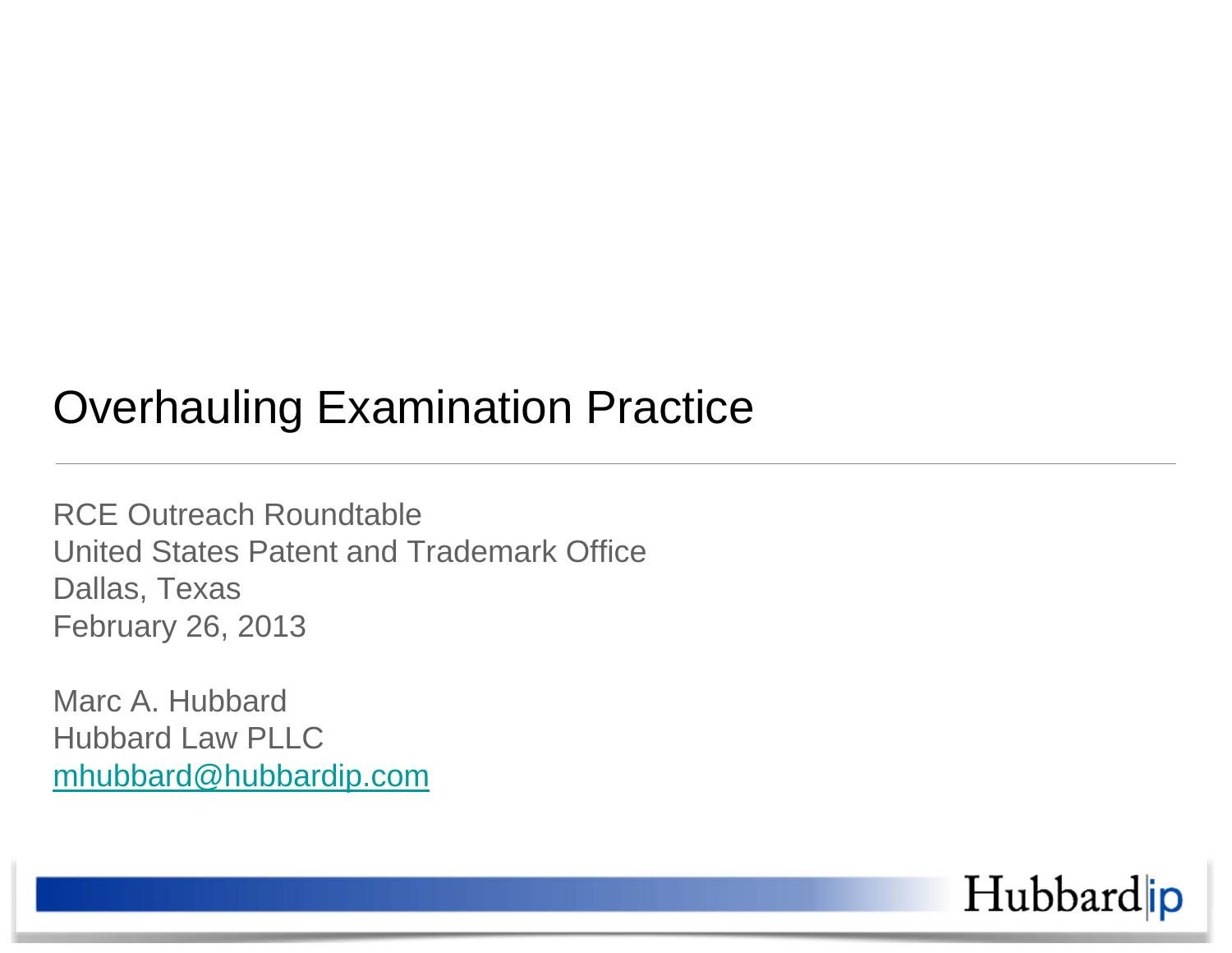## **Summary**

- RCE is an essential part of current compact prosecution practice
- Increasing numbers of RCE are symptom problems causing longer examination times
- PTO should look short term at making examination under current system as efficient as possible without artificially restricting availability of RCE practice
- PTO should start long term study for best practices in an examination system

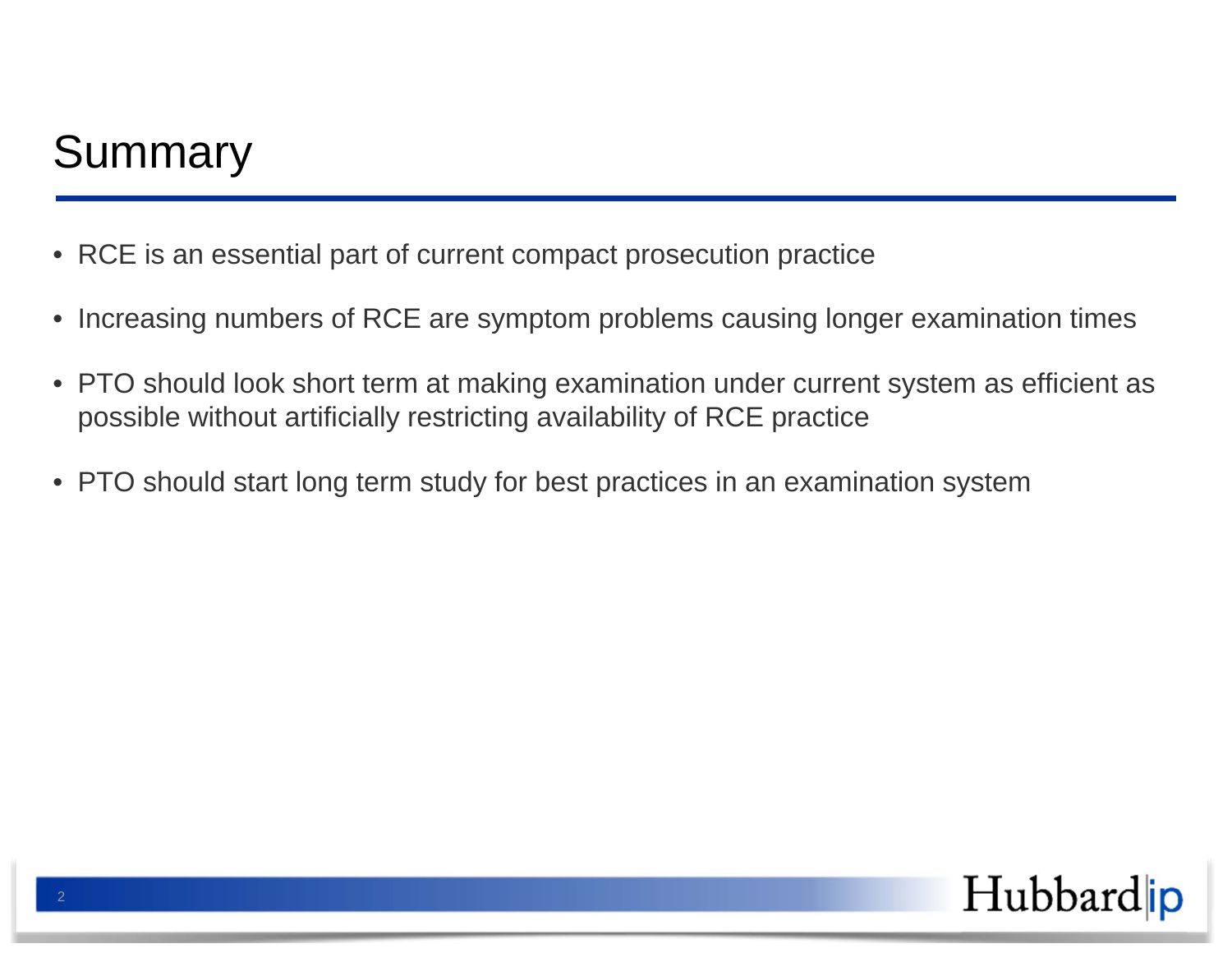# Common view among practitioners as to "cause" of RCEs

- Examiners do not do a good job with the initial search
- Examiners do not understand the invention
- Examiners unwilling not consider evidence of nonobviousness when presented
- Examiners unwilling to admit to poorly reasoned or mistaken rejection in order to avoid rework
- Some cases need longer examination times; not every case is alike

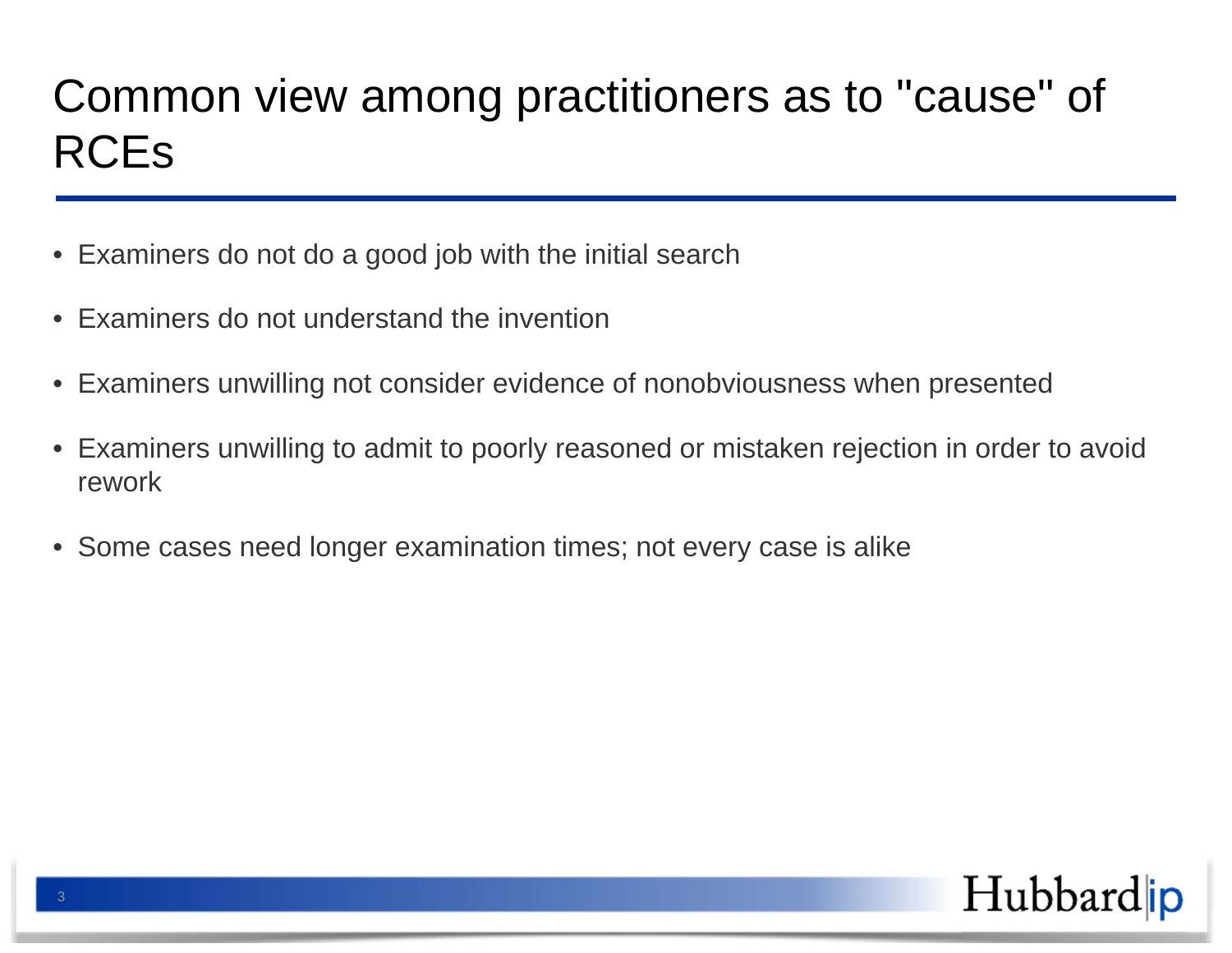## External factors contributing to increasing examination time

- Applicants are strongly motivated by legal system to seek broad claims
	- Huge pressures on practitioners to avoid unnecessary limitations; no room for error
	- Narrow interpretations frequently being given even to broadly worded claims
	- Increasing difficulty in predicting commercial implementations because of increasing variety of ways to implement inventions — greater reliance on functional claiming and avoiding structure
	- Increasingly difficult in proving infringement
- Emphasis on building portfolios leads to time and price pressures on drafting specifications; greater reliance on broad claims
- Much more complex and quickly changing technology
- Pressures on PTO to "do something" about claim scope and §112 issues

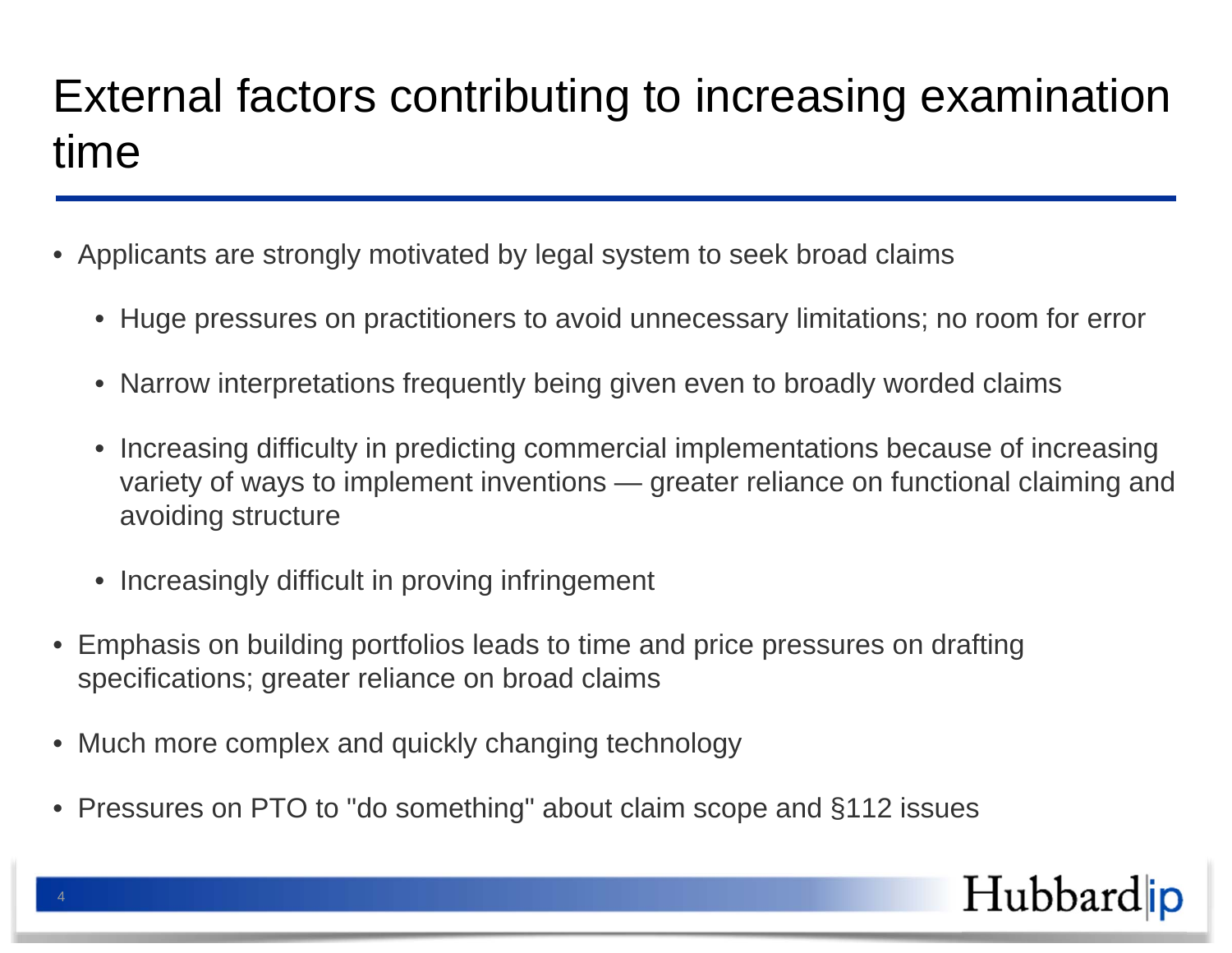### Internal factors contributing to longer examinations

- Insufficient resources and lack of experienced, well trained examiners; poor quality candidates
- Inflexible examination system that micromanages, second-guesses decisions, relies on onerous production quotas, and penalizes the examiner on relatively minor issues
	- Encourages examiners working the system rather than working substantively to position the case for appeal or allowance
	- Instills fear among examiners to allow an application; pervasive mentality to reject
	- Robs examiner's of professional dignity and leads to a more adversarial system
- Poor quality searching, likely due to lack of time allowed for searching
- Unreasonable interpretations given by examiners to claims

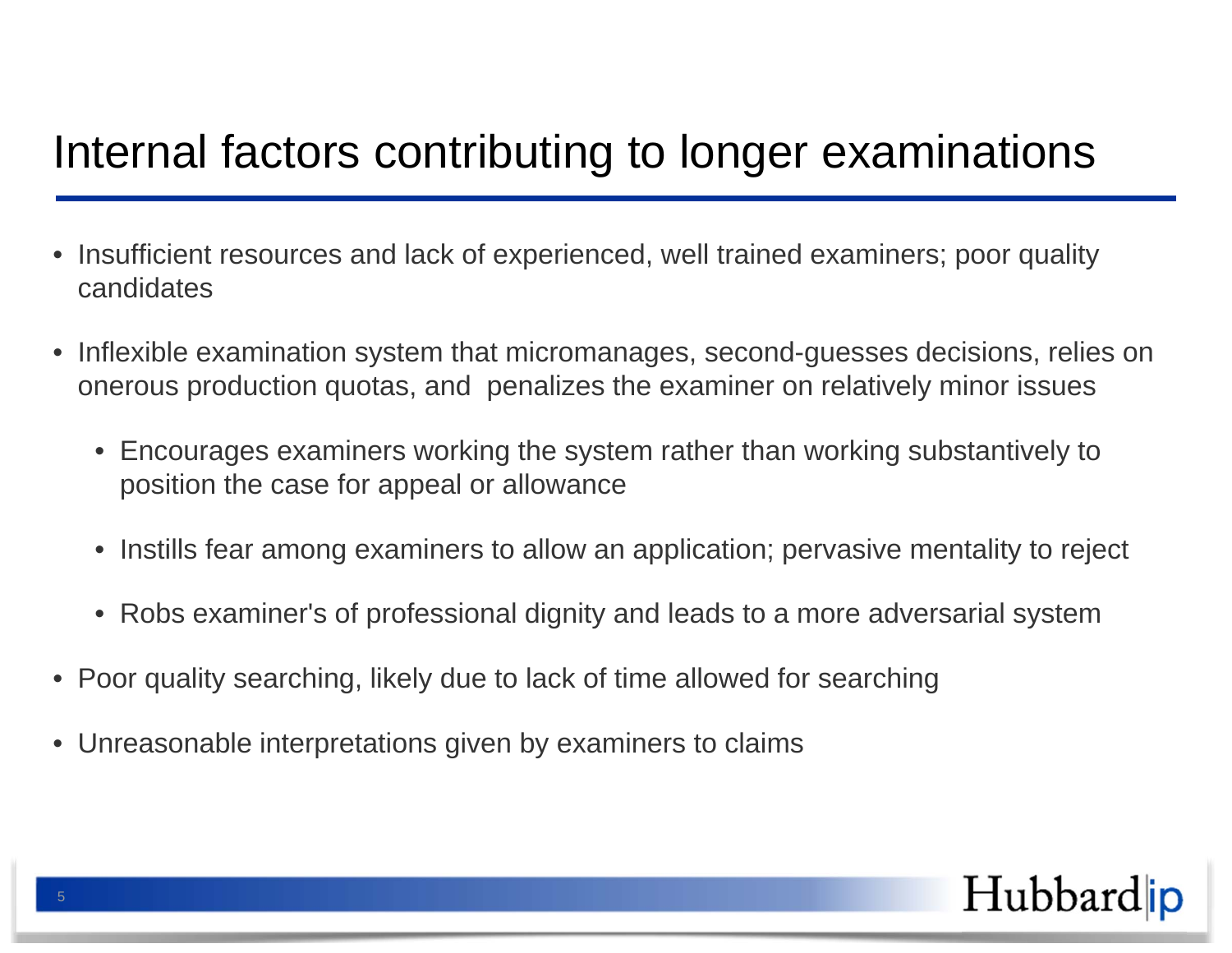#### Recommend goals

- Rather than reducing RCEs, the goal should an flexible examination process that encourages quality searching and examination and efficient use of resources
	- There are no shortcuts; every case is different
- A top-down review of the entire examination to develop best practices
	- Must find creative ways to allow applicant and examiner time to come position the case for appeal or allowance
	- Consider borrowing best practices from Europe, Japan and other countries
- Build management and examiner culture that emphasizes professionalism
	- This will help attract and retain the best
	- Give the PTO confidence to give examiner's greater discretion, which will allow them to move cases more quickly to allowance or appeal

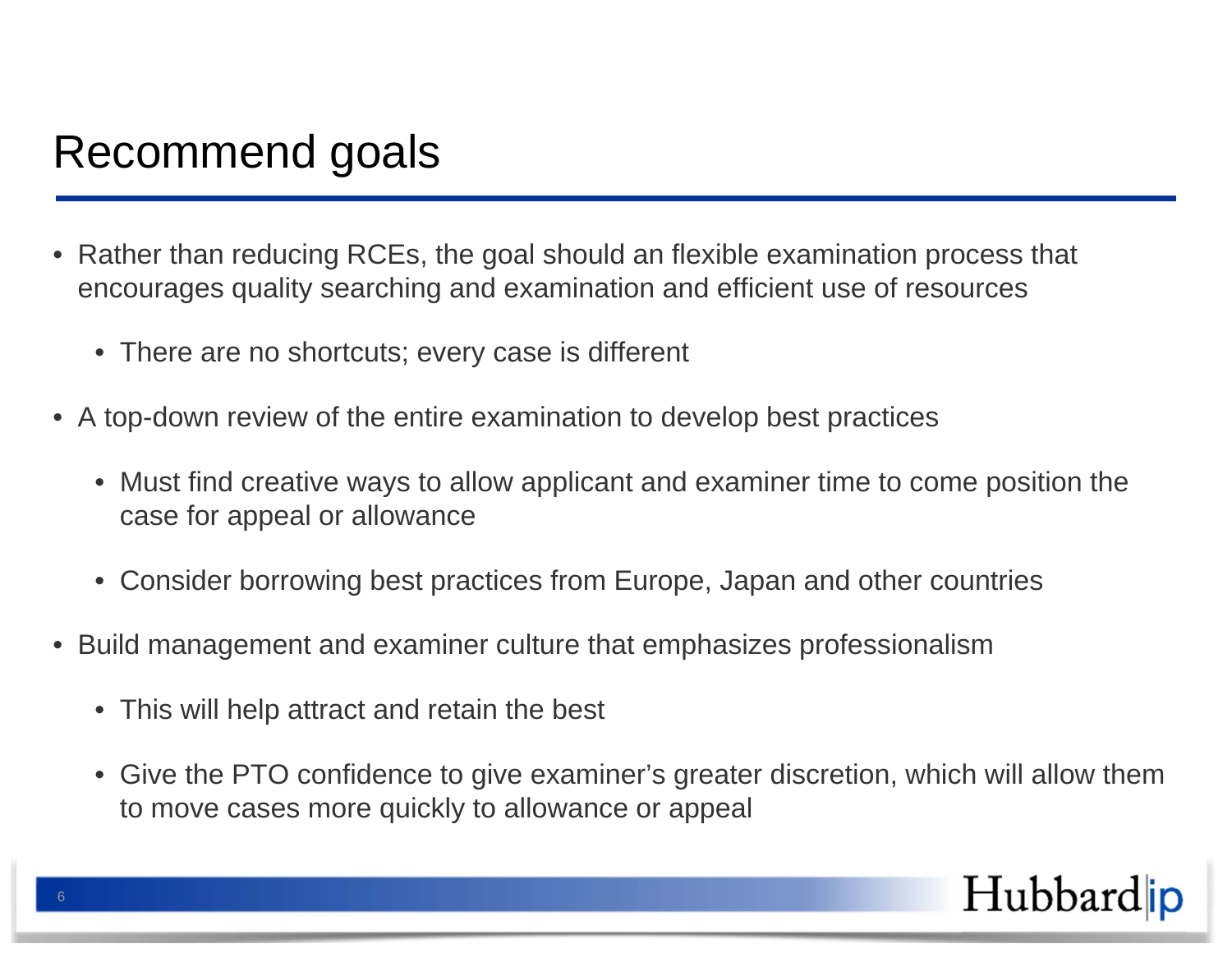#### Possible short term strategy

- Stop placing RCE's on special new docket
- Continue with existing pilot programs that encourage interviews and after final consideration
- New short term pilot programs, such as -
	- Allow for abbreviated reasoning for rejection until it ion non-final rejections and encourage interview after first action
	- Splitting search and examination
		- Interview before search takes place to make sure searcher/examiner and applicant are on the same page
		- Allow amendments after search, before examination